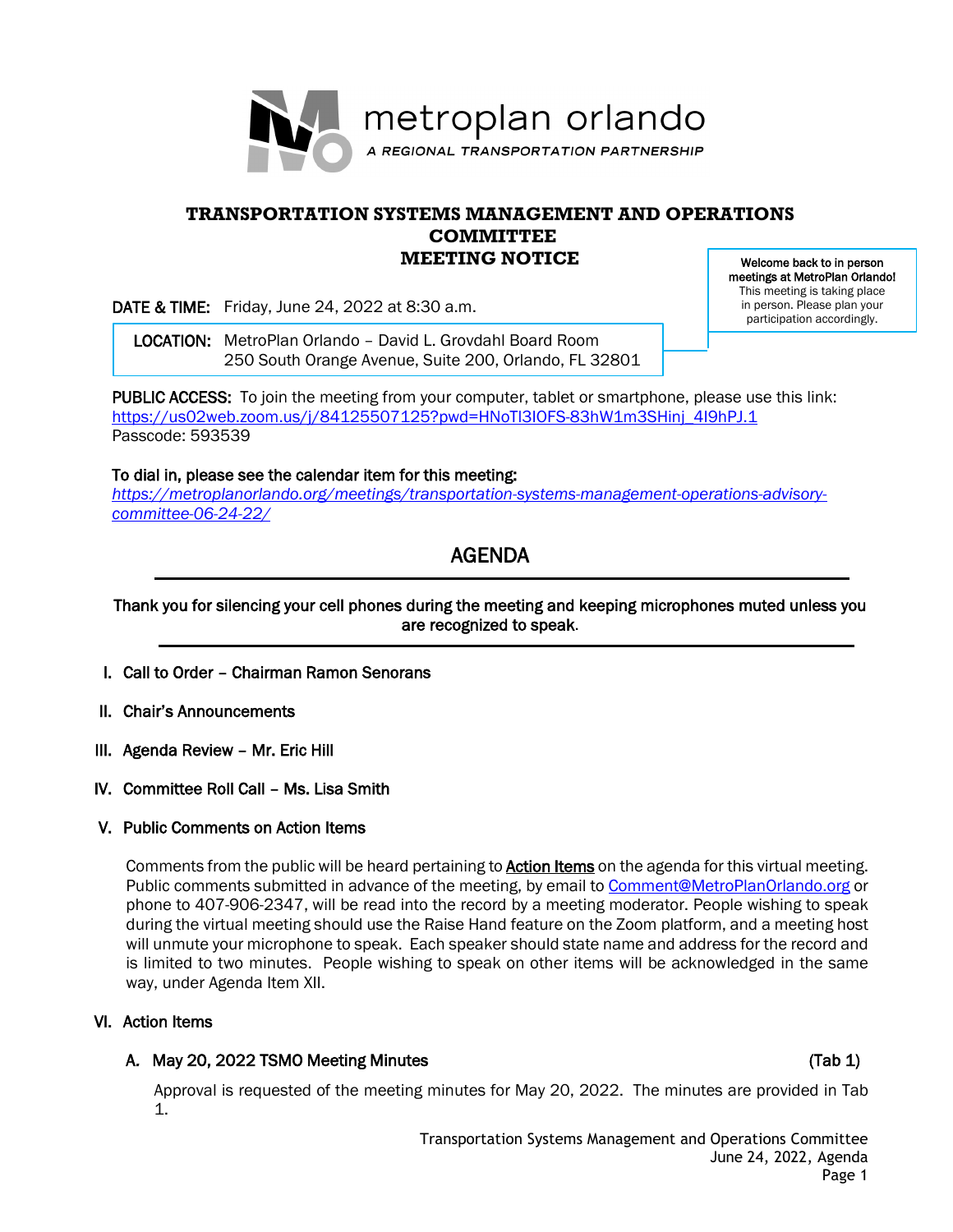# B. FY 2022/23 - 2026/27 Transportation Improvement Program (Tab 2)

Action is requested by Mr. Keith Caskey, MetroPlan Orlando staff, to recommend approval of the FY 2022/23 - 2026/27 TIP. This document includes the transportation projects in the MetroPlan Orlando region that are programmed for funding over the next five years. The draft TIP can be reviewed at:

<https://metroplanorlando.org/wp-content/uploads/TIP-2327-Draft-P.pdf>

A fact sheet on the TIP and the draft TIP approval resolution for the July 27<sup>th</sup> Board meeting are provided at Tab 2. A summary of the comments from the June 20<sup>th</sup> TIP public meeting will be provided separately.

# C. FY 2027/28 - 2034/35 Prioritized Project List (Tab 3)

Action is requested by Mr. Alex Trauger, MetroPlan Orlando staff, to recommend approval of the FY 2027/28 - 2034/35 Prioritized Project List (PPL). This document includes a list of highway, Transportation Systems Management and Operations, bicycle and pedestrian, and transit projects that have been ranked in order of priority. FDOT will use the PPL in developing their FY 2023/24 - 2027/28 Five Year Work Program. A fact sheet is included at Tab 3 and the draft PPL document can be reviewed at:

[https://metroplanorlando.org/wp-content/uploads/MetroPlanOrlando\\_PPL\\_2027-](https://metroplanorlando.org/wp-content/uploads/MetroPlanOrlando_PPL_2027-2035_Draft_20220615.pdf) [2035\\_Draft\\_20220615.pdf](https://metroplanorlando.org/wp-content/uploads/MetroPlanOrlando_PPL_2027-2035_Draft_20220615.pdf)

# VII. Presentations/Status Reports

# A. Presentation on City of Altamonte Springs Autonomous Vehicle (AV) Shuttle Pilot Project

Mr. Brett Blackadar, City of Altamonte Springs will give a presentation on the AV shuttle pilot project that will provide an alternative multi-modal parallel local transit corridor to SR 436.

### VIII. Common Presentations/Status Reports

### A. Presentation on I-4 Truck & Freight Parking PD&E Study

Mr. Steven Buck, FDOT District 5, will give presentation on the I-4 Truck and Freight Parking PD&E Study that is currently underway.

### B. Presentation on FDOT Target Speeds

Ms. Loreen Bobo, P.E., FDOT District 5 Safety Administrator, will give a presentation on the FDOT Target Speeds program to further FDOT and MetroPlan Orlando's focus on safety.

### IX. General Information (Tab 4)

# A. FDOT Monthly Construction Status Report

The latest FDOT Monthly Construction Status Report for the Orlando area is enclosed for information purposes.

### B. MetroPlan Orlando Board Highlights

A copy of the June 8, 2022, Board Meeting Highlights is enclosed for information purposes.

### C. Air Quality Report

The latest air quality report for the MetroPlan Orlando area is enclosed for information purposes.